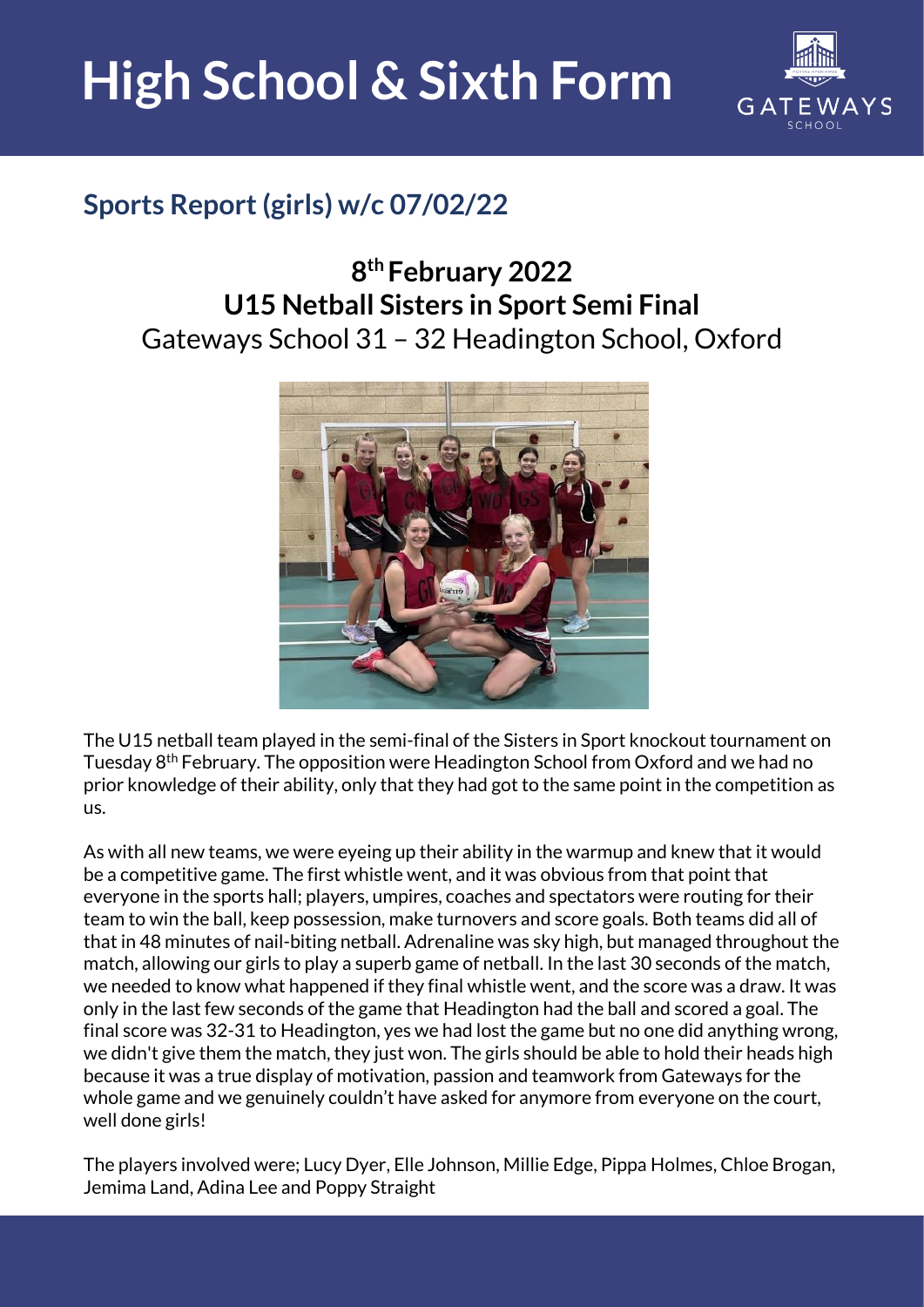

**8 th February 2022 U13 Netball vs GSAL B**  Gateways 17 – 10 GSAL B **U13 Netball vs GSAL C** Gateways 9 – 2 GSAL C



The U13 netball team are continuing to grow in confidence. Even though they had to play 2 games back to back, the girls played to a high standard all the way through.

Maddie Lee and Maya Hancocks worked well together to give quick balls to each other under the post so they were in a better shooting position. Jasmine Levison, Mia Fishwick and Francesca Marsh moved the ball through the midcourt quickly which caught the opposition off guard and allowed the girls to catch the ball uncontested. Iris White and Amelia Sims pressured the opposition attack to intercept the ball and help increase the score. Opposition player of the matches was awarded to Francesca Marsh.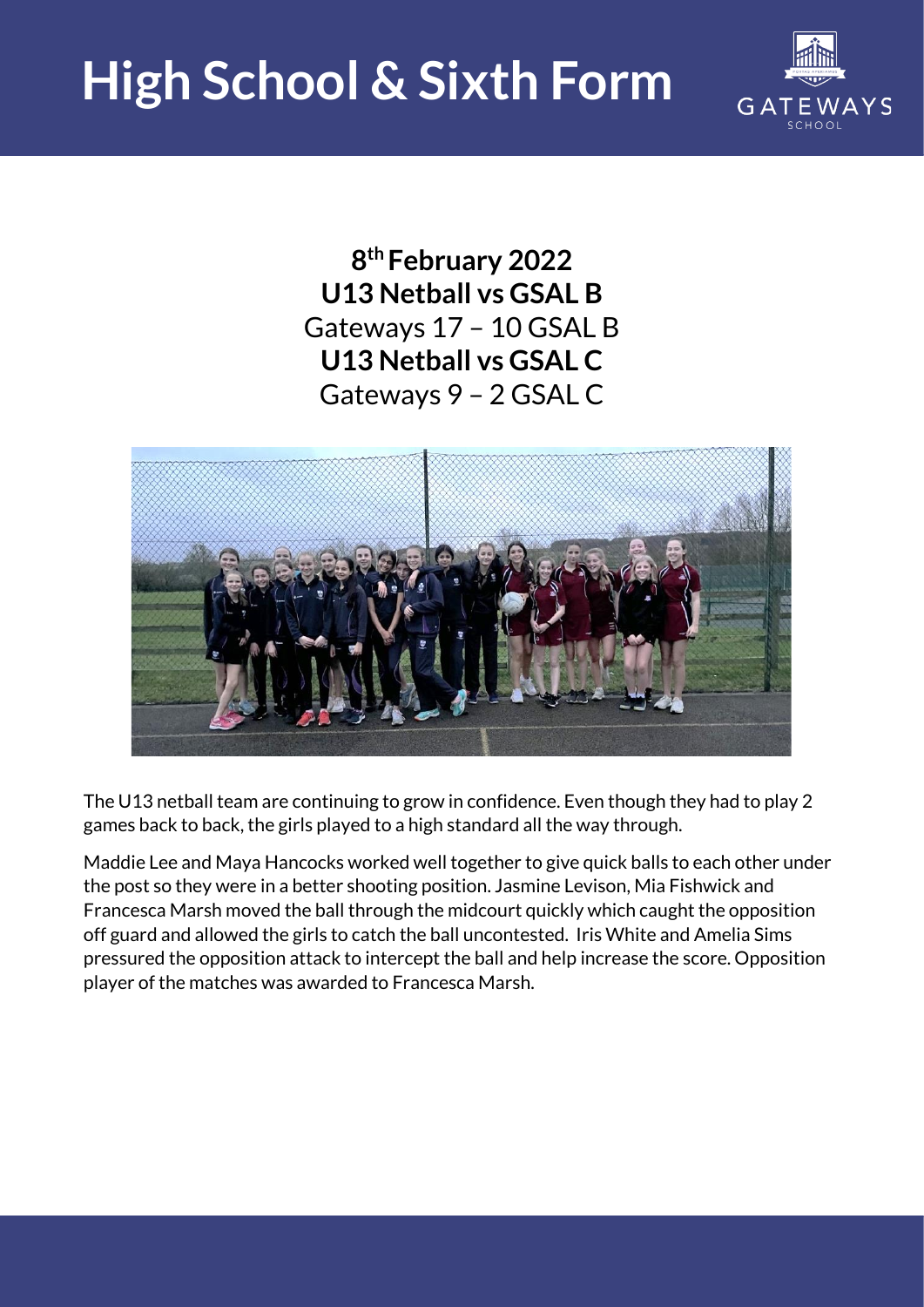

**8 th February 2022 U12 Netball vs GSAL B** Gateways 1 – 9 GSAL B **U12 Netball vs GSAL C** Gateways 2 – 6 GSAL C



The U12 team played their penultimate games in the league on Tuesday. With some of the usual team players ill, it was a good opportunity to try the girls in different positions and combinations to see where they played best together on court. The girls were constantly trying to move into a space where the opposition wasn't and although we started to lose the light outside, the girls made sure they were throwing accurately to each other to give the team more chance of scoring. Bo Johnson worked hard in defence to intercept the ball and claim rebounds when needed and this was clearly recognised by the opposition as Bo Johnson was awarded player of the matches.